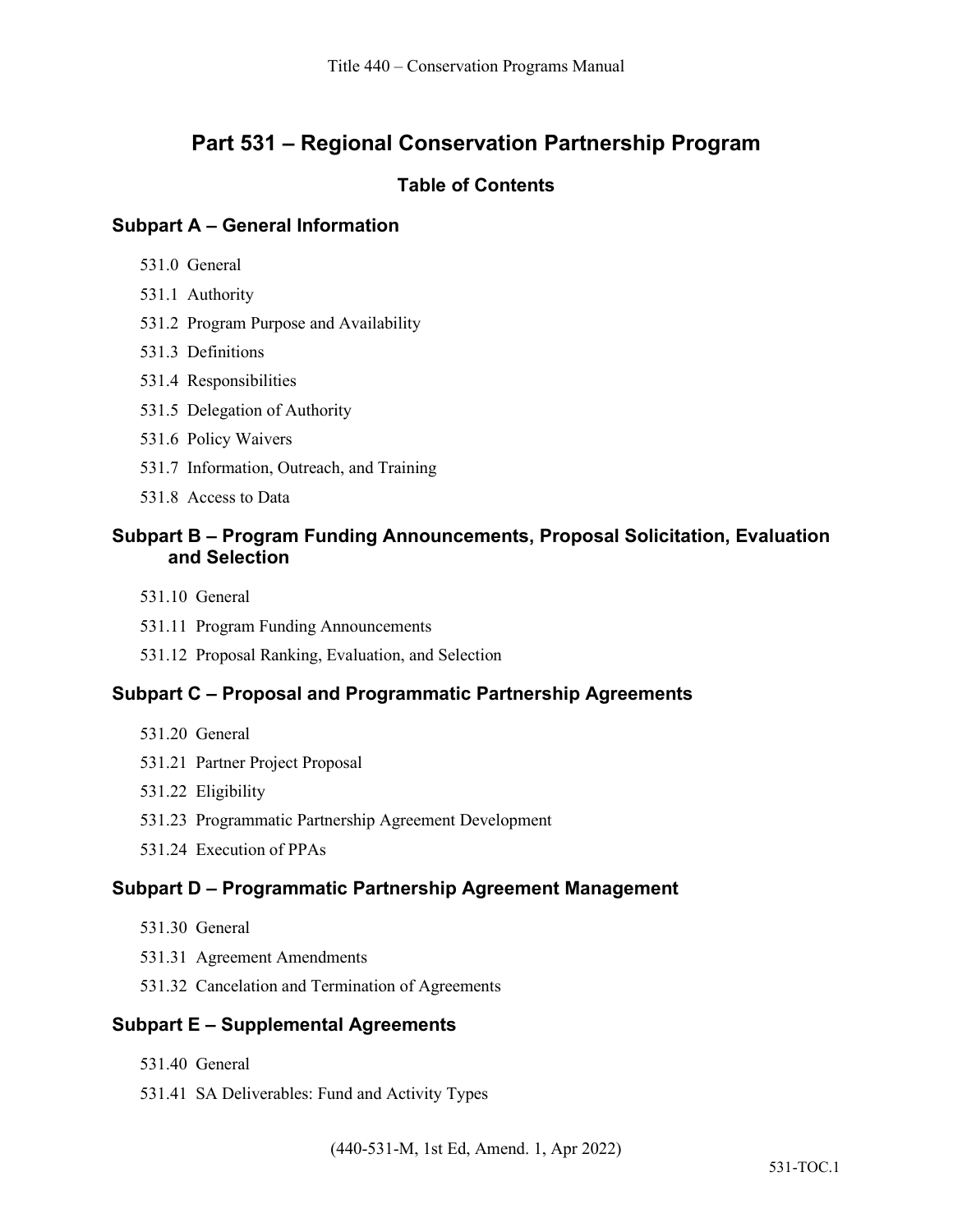- 531.42 SA Negotiation, Development, and Management
- 531.43 SA for Alternative Funding Arrangements (Type I or Type III)
- 531.44 SA for Watershed/Public Works (Type II-III)
- 531.45 SA for RCPP Entity-Held Easements (Type IV) AFA and Classic

### **Subpart F – Program Contracts**

- 531.50 General
- 531.51 Types of RCPP Activities in Program Contracts
- 531.52 Application Ranking, Evaluation, and Selection
- 531.53 Program Contract Development and Requirements
- 531.54 Modification and Transfers
- 531.55 Violations and Remedies

### **Subpart G – General Program Administration**

- 531.60 General
- 531.61 Compliance with Regulatory Measures
- 531.62 Misrepresentation and Scheme or Device
- 531.63 Liquidated Damages
- 531.64 Appeals
- 531.65 Equitable Relief
- 531.66 Offsets and Assignments
- 531.67 Access to Agricultural Operation or Tract
- 531.68 Environmental Credits for Conservation Improvements

#### **Subpart H – Third-Party Contracts**

- 531.70 General
- 531.71 NRCS-Led Third-Party Contracts
- 531.72 Partner-Led Third-Party Contracts and Collaborating Partner Contributions

### **Subpart I – Allocating and Managing Funds**

- 531.80 General
- 531.81 Funding Allocations and Project Proposal Ranking Pools
- 531.82 Partner Contributions
- 531.83 Project RCPP Funding Budgets and Budget Management
- 531.84 RCPP Classic FA Activity Sign-Up Management
- 531.85 Contract Types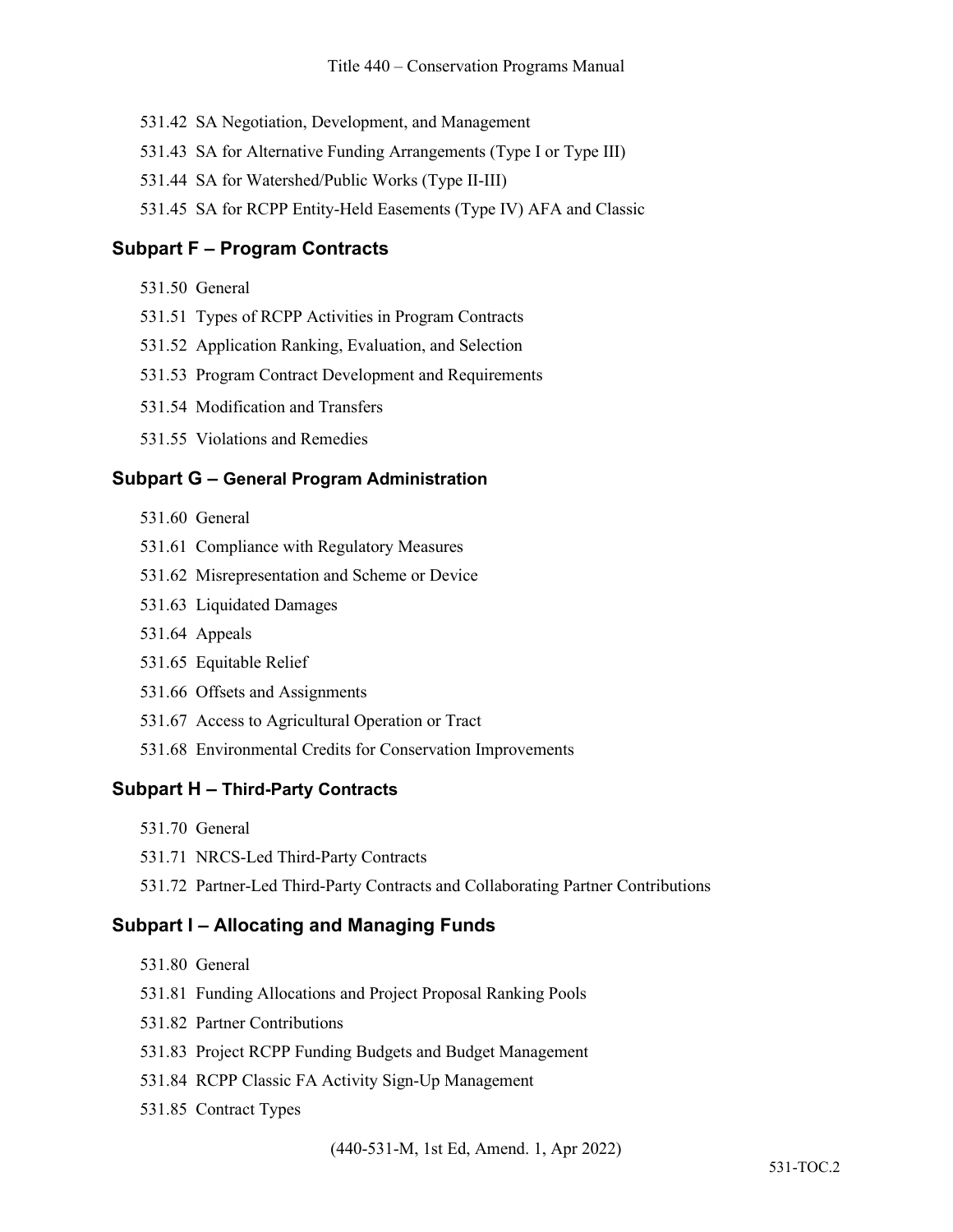### 531.86 Limitation on Administrative Expenses

# **Subpart J – Payments**

- 531.90 General
- 531.91 Payment Types
- 531.92 Contract and Supplemental Agreement Limits
- 531.93 Payment Eligibility
- 531.94 Processing Payment Applications for Producer Contract Participants
- 531.95 Processing Payment Applications for Supplemental Agreements

### **Subpart K – Entity-Held Easements Overview, Eligibility, Application, Selection, and Agreements**

- 531.100 Overview of RCPP Entity-Held Easements
- 531.101 Application and Eligibility Overview
- 531.102 RCPP Entity Eligibility
- 531.103 Land Eligibility for an RCPP Entity-Held Easement
- 531.104 Payment Eligibility Applied to Landowners as Beneficiaries
- 531.105 Application, Ranking, and Selection Process and Requirements
- 531.106 RCPP Cost-Share Assistance for Entity-Held Easements
- 531.107 RCPP Program Agreements and RCPP Parcel Contracts

# **Subpart L – Entity-Held Easements – Valuation, Deed Review, Title Clearance, Closing and Post Closing Procedures**

- 531.110 General
- 531.111 Valuation
- 531.112 RCPP Entity-Held Easement Deed Requirements
- 531.113 RCPP Entity-Held Easement Deed Review
- 531.114 Environmental Due Dilligence and Title Requirements
- 531.115 RCPP Easement Plan
- 531.116 RCPP Entity-Held Easement Financial Management, Closing, and Payment Procedures
- 531.117 Easement Management, Enforcement, and Administration Actions

# **Subpart M – Reserved**

- **Subpart N – Reserved**
- **Subpart O – Reserved**